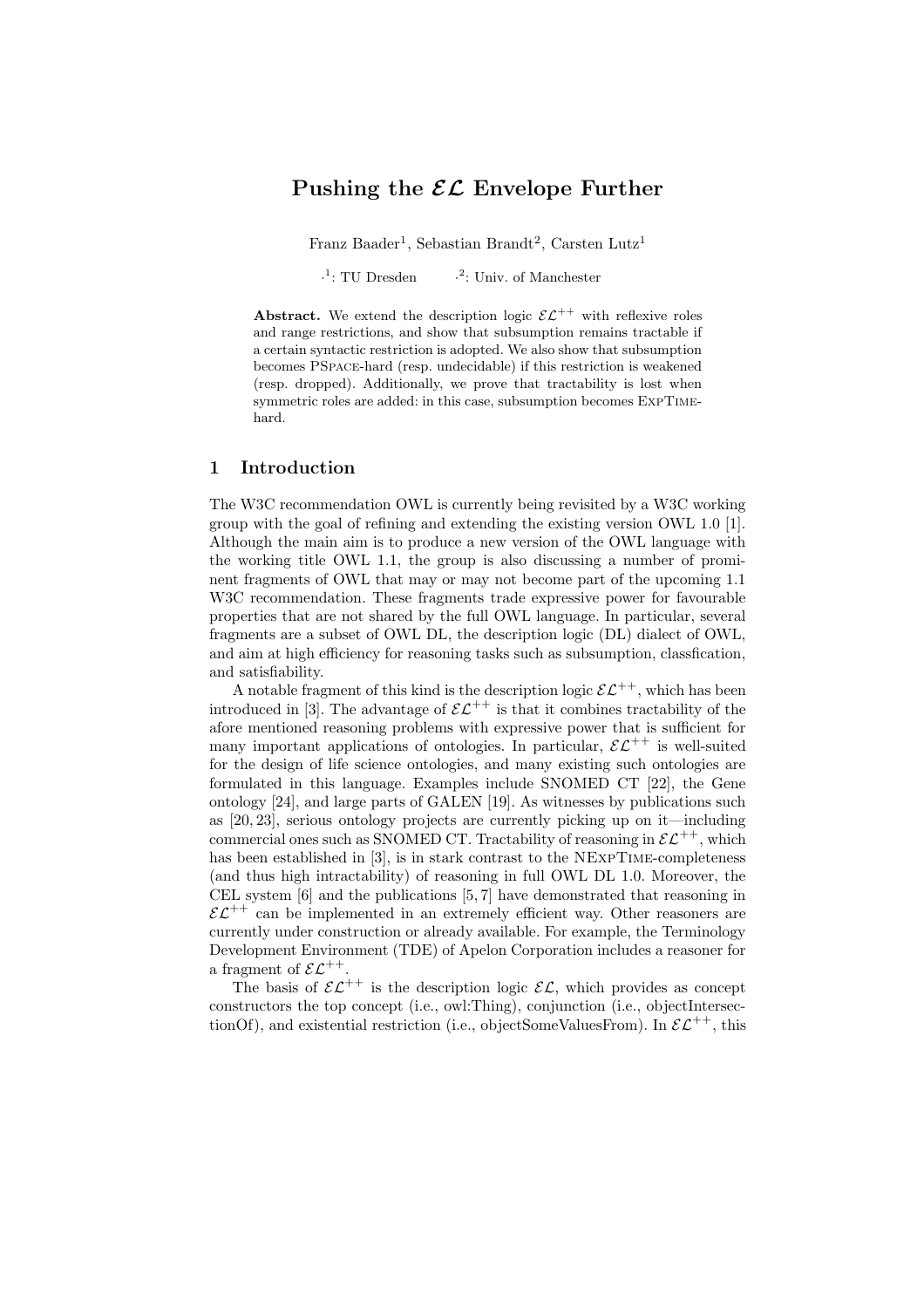somewhat frugal list is extended with a number of constructors such as the bottom concept (i.e., owl:Nothing) and nominals (i.e., objectOneOf with a single argument), to name only two. Additional features of  $\mathcal{EL}^{++}$  include GCIs (i.e., unrestricted subClassOf) and complex role inclusions, which allow to express role hierarchies (i.e., subObjectPropertyExpression), transitive roles, and right identities. A complete description of  $\mathcal{EL}^{++}$  is given in Section 2, and, in a more OWL-ish way, at [2].

One of the most prominent constructors not included in  $\mathcal{EL}^{++}$  is universal value restriction (i.e., objectAllValuesFrom). The reason for omitting it is that, as shown in [3], universal value restrictions cause ExpTime-completeness of reasoning already when added to  $\mathcal{EL}$ . In the current paper, we extend  $\mathcal{EL}^{++}$  with reflexive roles (i.e., reflexiveObjectProperty) and range restrictions (i.e. object-PropertyRange), a very important special case of universal value restrictions. This extension allows to capture additional ontologies in  $\mathcal{EL}^{++}$  such as (certain versions of) the thesaurus of the US national cancer institute (NCI), which is intended to become the reference terminology for cancer research [21]. In this paper, we prove that reasoning in the extended version of  $\mathcal{EL}^{++}$  remains tractable if a certain and rather natural syntactic condition is adopted. In particular, this restriction is satisfied by the NCI thesaurus. We also investigate the effects of weakening and dropping the restriction, showing that this leads to PSpacehardness and undecidability of reasoning, respectively. Finally, we investigate the option of adding symmetric roles to  $\mathcal{EL}^{++}$  and show that already in  $\mathcal{EL}$  with symmetric roles, reasoning is EXPTIME-complete. Based on the approach in this paper, the CEL reasoner is currently being extended to support both range restrictions and symmetric roles, see http://lat.inf.tu-dresden.de/systems/cel.

# 2 Introducing  $\mathcal{EL}^{++}$

In  $\mathcal{EL}^{++}$ , concepts are inductively defined from a set  $\mathsf{N}_{\mathsf{C}}$  of concept names, a set  $N_R$  of *role names*, and a set  $N_L$  of *individual names*, using the constructors shown in the top five rows of Table 1. As usual, we use  $C$  and  $D$  to refer to concepts,  $r$ to refer to a role name, and  $a$  and  $b$  to refer to individual names. The semantics of  $\mathcal{EL}^{++}$ -concepts is defined in terms of an *interpretation*  $\mathcal{I} = (\Delta^{\mathcal{I}}, \cdot^{\mathcal{I}})$ . The domain  $\Delta^{\mathcal{I}}$  is a non-empty set of individuals and the *interpretation function*  $\cdot^{\mathcal{I}}$ maps each concept name  $A \in \mathsf{N}_{\mathsf{C}}$  to a subset  $A^{\mathcal{I}}$  of  $\Delta^{\mathcal{I}}$ , each role name  $r \in \mathsf{N}_{\mathsf{R}}$ to a binary relation  $r^{\mathcal{I}}$  on  $\Delta^{\mathcal{I}}$ , and each individual name  $a \in \mathsf{N}_{\mathsf{I}}$  to an individual  $a^{\mathcal{I}} \in \Delta^{\mathcal{I}}$ . The extension of  $\cdot^{\mathcal{I}}$  to arbitrary concept descriptions is inductively defined as shown in the third column of Table 1.

The logic  $\mathcal{EL}^{++}$  can be parameterized by one or more concrete domains  $\mathcal{D}_1, \ldots, \mathcal{D}_n$ , which correspond to datatypes in OWL and permit reference to concrete data objects such as strings and integers. Formally, a concrete domain  $\mathcal D$  is a pair  $(\varDelta^{\mathcal D},\mathcal P^{\mathcal D})$  with  $\varDelta^{\mathcal D}$  a set and  $\mathcal P^{\mathcal D}$  a set of predicate names. Each  $p\in\mathcal P$ is associated with an arity  $n > 0$  and an extension  $p^{\mathcal{D}} \subseteq (\Delta^{\mathcal{D}})^n$ . To provide a link between the DL and the concrete domains  $\mathcal{D}_1, \ldots, \mathcal{D}_n$ , we introduce a set of feature names  $N_F$  and the concrete domain constructor shown in Table 1. We use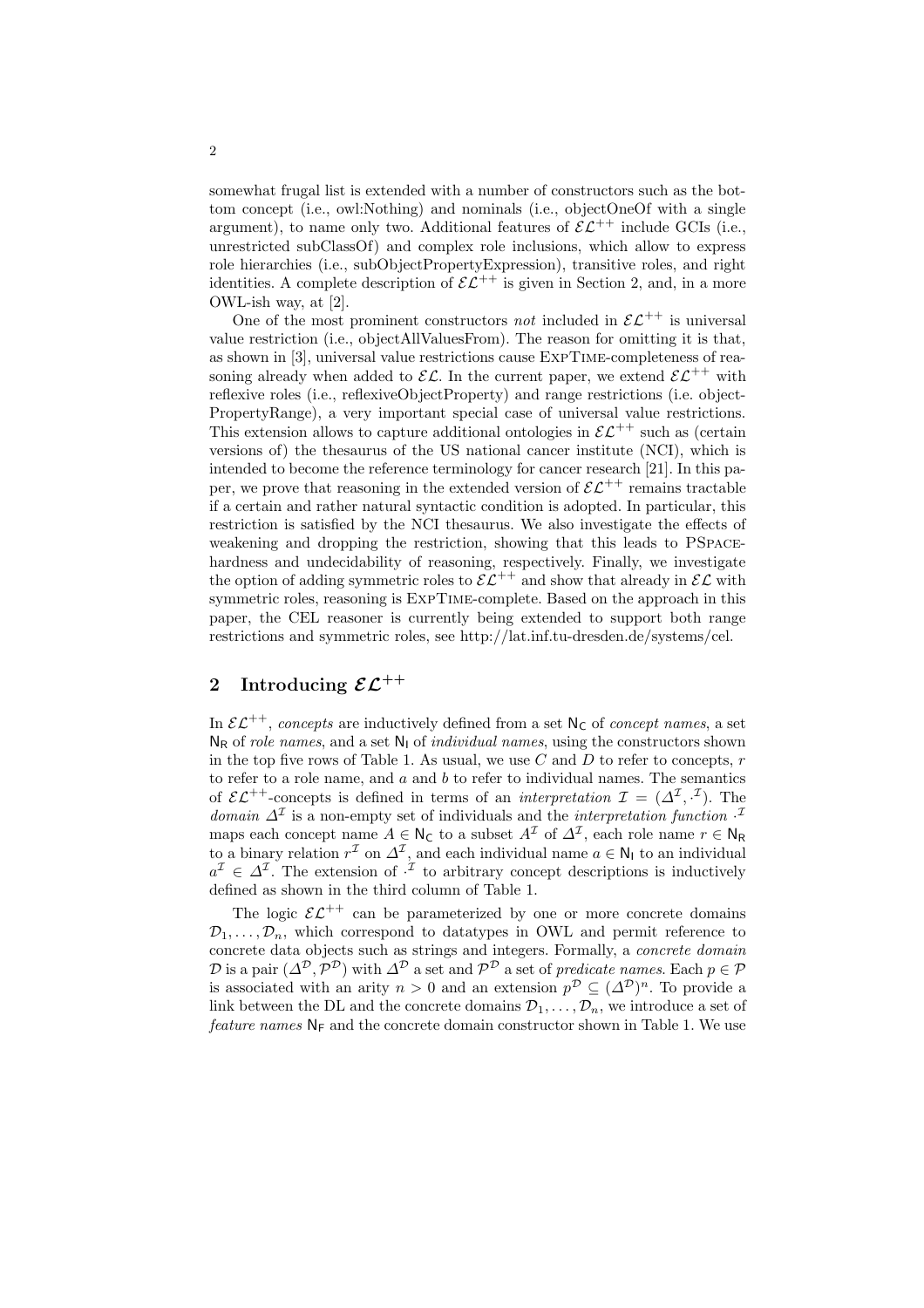| Name                       | Syntax                                                        | Semantics                                                                                                                                                                                                             |
|----------------------------|---------------------------------------------------------------|-----------------------------------------------------------------------------------------------------------------------------------------------------------------------------------------------------------------------|
| top                        | Τ                                                             | $\Delta^{\mathcal{I}}$                                                                                                                                                                                                |
| bottom                     | $\perp$                                                       | Ø                                                                                                                                                                                                                     |
| nominal                    | $\{a\}$                                                       | $\{a^{\mathcal{I}}\}$                                                                                                                                                                                                 |
| conjunction                | $C\sqcap D$                                                   | $\overline{C}^{\mathcal{I}}\cap D^{\mathcal{I}}$                                                                                                                                                                      |
| existential<br>restriction | $\exists r.C$                                                 | $\{x \in \Delta^{\mathcal{I}} \mid \exists y \in \Delta^{\mathcal{I}} : (x, y) \in r^{\mathcal{I}} \wedge y \in C^{\mathcal{I}}\}\$                                                                                   |
| concrete<br>domain         | for $p \in \mathcal{P}^{\mathcal{D}_j}$                       | $p(f_1,\ldots,f_k)$ $\big \{x\in\Delta^{\mathcal{I}}\mid\exists y_1,\ldots,y_k\in\Delta^{\mathcal{D}_j}:\right.$<br>$f_i^{\mathcal{I}}(x) = y_i$ for $1 \leq i \leq k \land (y_1, \ldots, y_k) \in p^{\mathcal{D}_j}$ |
| GCI                        | $C \sqsubseteq D$ $C^{\mathcal{I}} \subseteq D^{\mathcal{I}}$ |                                                                                                                                                                                                                       |
| RI                         |                                                               | $r_1 \circ \cdots \circ r_k \sqsubseteq r r_1^{\mathcal{I}} \circ \cdots \circ r_k^{\mathcal{I}} \subset r^{\mathcal{I}}$                                                                                             |
| domain<br>restriction      |                                                               | dom $(r) \sqsubseteq C \mid r^{\mathcal{I}} \subset C^{\mathcal{I}} \times \Delta^{\mathcal{I}}$                                                                                                                      |
| range<br>restriction       |                                                               | ran $(r) \sqsubseteq C$ $ r^{\mathcal{I}} \subset \Delta^{\mathcal{I}} \times C^{\mathcal{I}}$                                                                                                                        |
| concept<br>assertion       | C(a)                                                          | $a^{\mathcal{I}} \in C^{\mathcal{I}}$                                                                                                                                                                                 |
| role<br>assertion          | r(a,b)                                                        | $(a^{\mathcal{I}}, b^{\mathcal{I}}) \in r^{\mathcal{I}}$                                                                                                                                                              |

**Table 1.** Syntax and semantics of  $\mathcal{EL}^{++}$ .

 $p$  to denotes a predicate of a concrete domain and  $f_1, \ldots, f_k$  to denote feature names. The interpretation function is required to map each feature name  $f$  to a partial function from  $\Delta^{\mathcal{I}}$  to  $\bigcup_{1 \leq i \leq n} \Delta^{\mathcal{D}_i}$ . Moreover, we generally assume that  $\Delta^{\mathcal{D}_i} \cap \Delta^{\mathcal{D}_j} = \emptyset$  for  $1 \leq i < j \leq n$ .

An  $\mathcal{EL}^{++}$  knowledge base comprises two sets, the TBox and the ABox. While the TBox contains intensional knowledge defining the main notions relevant to the domain of discourse, the ABox contains extensional knowledge about individual objects in the domain. Formally, a TBox is a finite set of constraints, which can be general concept inclusions (GCIs), role inclusions (RIs), domain restrictions (DRs) and range restrictions (RRs). All of them are shown in Table 1. In RIs, we allow the case where  $k = 0$ , written as  $\varepsilon \sqsubseteq r$ . An ABox is a finite set of concept assertions and role assertions, which are also shown in Table 1. An interpretation  $\mathcal I$  is a model of a TBox  $\mathcal T$  (resp. ABox  $\mathcal A$ ) if, for each constraint (resp. assertion) it contains, the conditions given in the third column of Table 1 are satisfied.

Regarding the expressive power of  $\mathcal{EL}^{++}$ , we remark the following. First, our RIs generalize several means of expressivity important in ontology applications:

- *role hierarchies*  $r \sqsubseteq s$  can be expressed as  $r \sqsubseteq s$ ;
- *role equivalences*  $r \equiv s$  can be expressed as  $r \subseteq s, s \subseteq r$ ;
- transitive roles can be expressed as  $r \circ r \sqsubseteq r$ ;
- *reflexive roles* can be expressed as  $\varepsilon \sqsubseteq r$ ;
- *left-identity rules* can be expressed as  $r \circ s \subseteq s$ ;
- *right-identity rules* can be expressed as  $r \circ s \sqsubseteq r$ .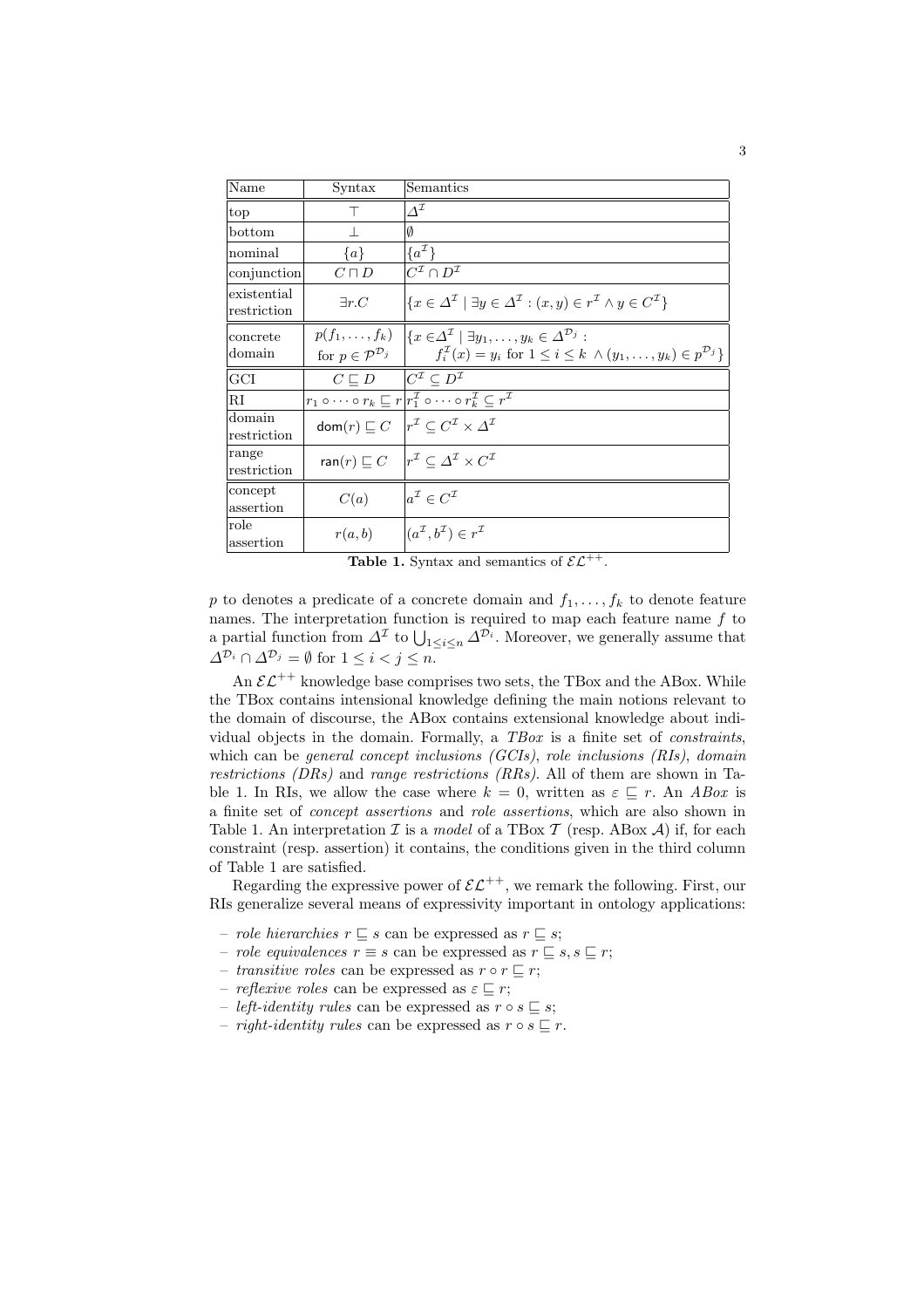Second, the bottom concept in combination with GCIs can be used to express disjointness of complex concept descriptions:  $C \sqcap D \sqsubseteq \bot$  says that  $C, D$  are disjoint. Finally, the *identity* of two individuals can be expressed as  $\{a\} \subseteq \{b\}$ , and their distinctness as  $\{a\} \sqcap \{b\} \sqsubseteq \bot$ . We remark that the version of  $\mathcal{EL}^{++}$  presented here extends the original version in [3] by range restrictions and reflexive roles, i.e., role inclusions of the form  $\varepsilon \sqsubset r$ .

In this paper, we are interested in the reasoning task of subsumption because it allows to compute the classification of a TBox, i.e., a hierarchy which shows the subconcept-superconcept relations between the concepts defined in a TBox. We say that a concept C subsumes a concept D w.r.t. a TBox T, written  $C \sqsubseteq_{\mathcal{T}} D$ , if  $C^{\mathcal{I}} \subseteq D^{\mathcal{I}}$  in every model  $\mathcal I$  of  $\mathcal T$ . As shown in [3], subsumption in  $\mathcal{EL}^{++}$  is polynomially inter-reducible with many other reasoning tasks such as concept satisfiability, ABox consistency, and instance checking.

## 3 A Syntactic Restriction

To avoid intractability (and even undecidability), we have to impose a restriction on the structure of TBoxes that prevents the otherwise too intricate interplay of range restrictions and role inclusions. For a TBox  $\mathcal T$  and role names  $r, s$ , we write  $\mathcal{T} \models r \sqsubseteq s$  iff  $r = s$  or  $\mathcal T$  contains role inclusions

$$
r_1 \sqsubseteq r_2, \ldots, r_{n-1} \sqsubseteq r_n
$$
 with  $r = r_1$  and  $s = r_n$ .

We write  $\mathcal{T} \models \text{ran}(r) \sqsubseteq C$  if there is a role name s with  $\mathcal{T} \models r \sqsubseteq s$  and ran(s)  $\subseteq$  C  $\in$  T. Now, the mentioned restriction is as follows:

If 
$$
r_1 \circ \cdots \circ r_n \sqsubseteq s \in \mathcal{T}
$$
 with  $n \geq 1$  and  $\mathcal{T} \models \text{ran}(s) \sqsubseteq C$ , then  $\mathcal{T} \models$   
ran $(r_n) \sqsubseteq C$ .

The restriction ensures that if a role inclusion  $r_1 \circ \cdots \circ r_n \subseteq s, n \geq 1$ , implies a role relationship  $(d, e) \in s^{\mathcal{I}}$ , then the RR on s do not impose new concept memberships of e. Note that the condition is vacuously true if the role inclusion is a reflexivity statement, a role hierarchy statement, a transitivity statement, or a generalized left-identity of the form  $r_1 \circ \cdots \circ r_k \sqsubseteq r_k$ . In the following, we assume without further notice that this restriction is satisfied. We will show in Section 5 that dropping the restriction results in undecidability, and even if only right identities are allowed as role inclusions it still leads to PSpace-hardness and thus intractability.

## 4 Deciding Subsumption in Polytime

We show that, in the version of  $\mathcal{EL}^{++}$  presented in this paper, subsumption can be decided in polytime. In fact, the extension with RIs of the form  $\varepsilon \sqsubset r$ is technically a minor one, and it is easy to see how to extend the polytime algorithm for subsumption in the original version of  $\mathcal{EL}^{++}$  given in [3] to account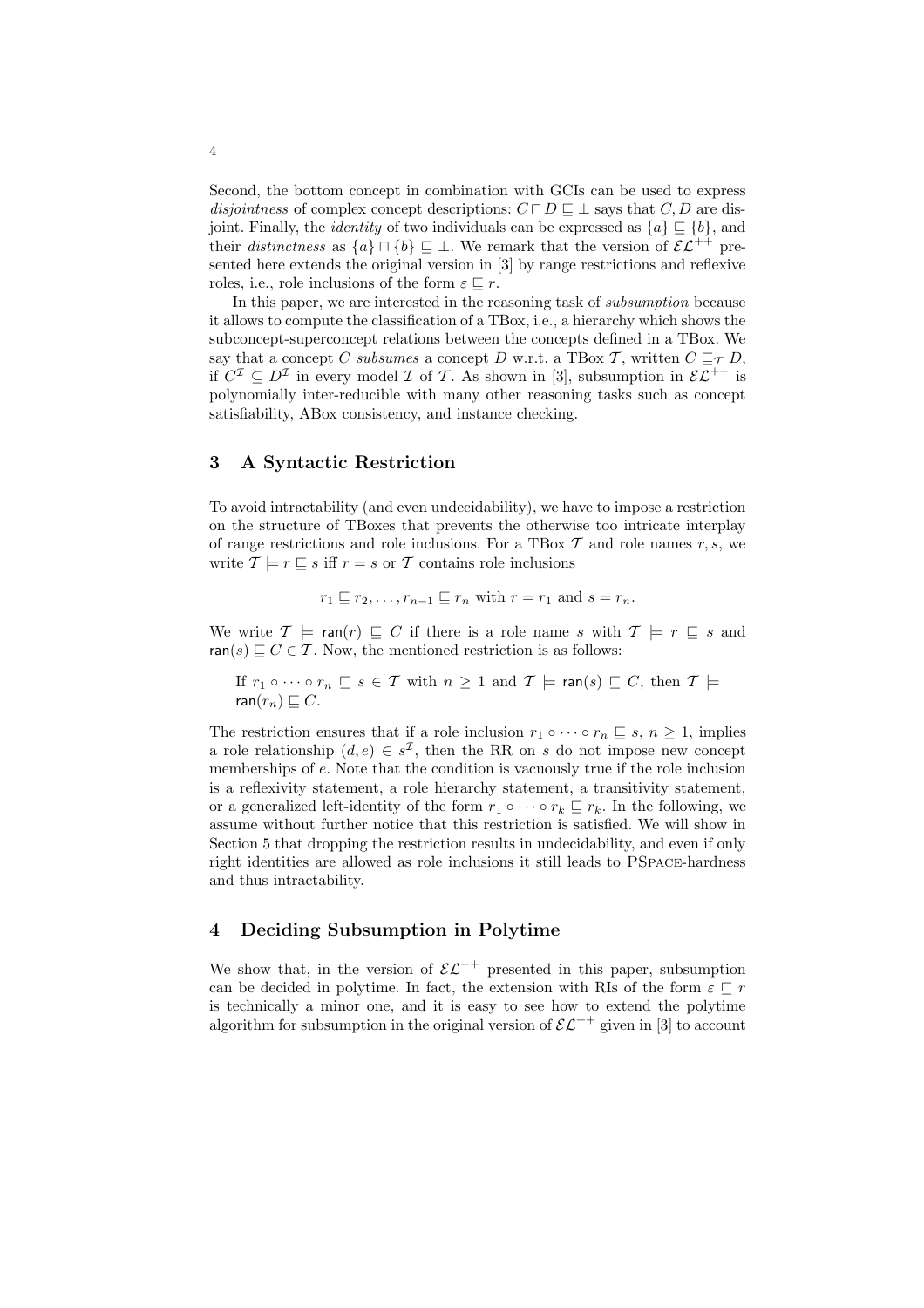for them. In contrast, the extension with range restrictions is less trivial. We show that range restrictions can be eliminated in quadratic time in a way such that all (non)-subsumptions are preserved. It then remains to apply the subsumption algorithm for the original version of  $\mathcal{EL}^{++}$ . As a preliminary, we convert TBoxes into a normal form.

### 4.1 A Normal Form for TBoxes

Given a TBox T formulated in  $\mathcal{EL}^{++}$ , we use  $\mathsf{BC}_{\mathcal{I}}$  to denote the set of basic concept descriptions in  $\mathcal{T}$ , i.e., the smallest set of concept descriptions that contains the top concept  $\top$ , all concept names used in  $\mathcal T$ , and all concepts of the form  $\{a\}$  and  $p(f_1, \ldots, f_k)$  appearing in T, possibly as subconcepts.

**Definition 1 (Normal Form for TBoxes).** A TBox  $\mathcal T$  is in normal form if

- 1. all concept inclusions have one of the following forms, where  $C_1, C_2 \in BC_{\mathcal{T}}$ and  $D \in \mathsf{BC}_{\mathcal{I}} \cup \{\bot\}$ :  $C_1 \sqcap \cdots \sqcap C_n \sqsubseteq D$ ,  $C_1 \sqsubseteq \exists r.C_2$ , and  $\exists r.C_1 \sqsubseteq D$
- 2. for all role inclusions  $r_1 \circ \cdots \circ r_k \sqsubseteq r \in \mathcal{T}$ , we have  $k \leq 2$ ;
- 3. there are no domain restrictions and all range restrictions are of the form ran(r)  $\Box A$ , where A is a concept name.

By introducing new concept and role names, any TBox  $\mathcal T$  can be turned into a normalized TBox  $\mathcal{T}'$  such that every model of  $\mathcal{T}'$  is also a model of  $\mathcal{T}$ , and every model of  $T$  can be extended to a model of  $T'$  by appropriate choice of the interpretations of the additional concept and role names. The transformation can be performed in linear time. More details can be found in [3].

#### 4.2 Eliminating Range Restrictions

Let T be a TBox in normal form. For each role name r, we use  $\text{ran}_{\mathcal{T}}(r)$  to denote the set of concept names A such that  $\mathcal{T} \models \text{ran}(r) \sqsubseteq A$ . To eliminate range restrictions, we introduce a fresh concept name  $X_{r,D}$  for every GCI  $C \subseteq \exists r.D$  in T. Intuitively,  $X_{r,D}$  denotes the range of r intersected with the extension of D. Now, let  $\mathcal{T}'$  be the TBox obtained from  $\mathcal T$  by dropping all range restrictions and, additionally, performing the following operations:

- 1. exchange every CI  $C \subseteq \exists r.D$  with the CIs  $C \subseteq \exists r.X_{r,D}, X_{r,D} \subseteq D$ , and  $X_{r,D} \sqsubseteq A$  for all  $A \in \text{ran}_{\mathcal{T}} (r);$
- 2. if  $\varepsilon \sqsubseteq r \in \mathcal{T}$ , then add the CI  $\top \sqsubseteq A$  for all  $A \in \text{ran}_{\mathcal{T}}(r)$ ;

Then we have the following.

**Lemma 1.** For all concept names A, B occurring in T,  $A \sqsubset_{\mathcal{T}} B$  iff  $A \sqsubset_{\mathcal{T}} B$ .

**Proof.** The " $\Leftarrow$ " direction is trivial since every model  $\mathcal{I}$  of  $\mathcal{T}$  can be extended to a model of  $\mathcal{T}'$  by interpreting every fresh concept name  $X_{r,D}$  as  $\{d \in D^{\mathcal{I}}\mid$  $\exists e : (e, d) \in r^{\mathcal{I}}$ . Thus, we concentrate on the " $\Rightarrow$ " direction.

We show the contrapositive. Let  $A_0 \not\sqsubseteq_{\mathcal{T}} B_0$ . Then there is a model  $\mathcal{I}'$  of  $\mathcal{T}'$ such that  $A_0^{\mathcal{I}'} \setminus B_0^{\mathcal{I}'} \neq \emptyset$ .  $\mathcal{I}'$  is not necessarily a model of  $\mathcal{T}$  since it need not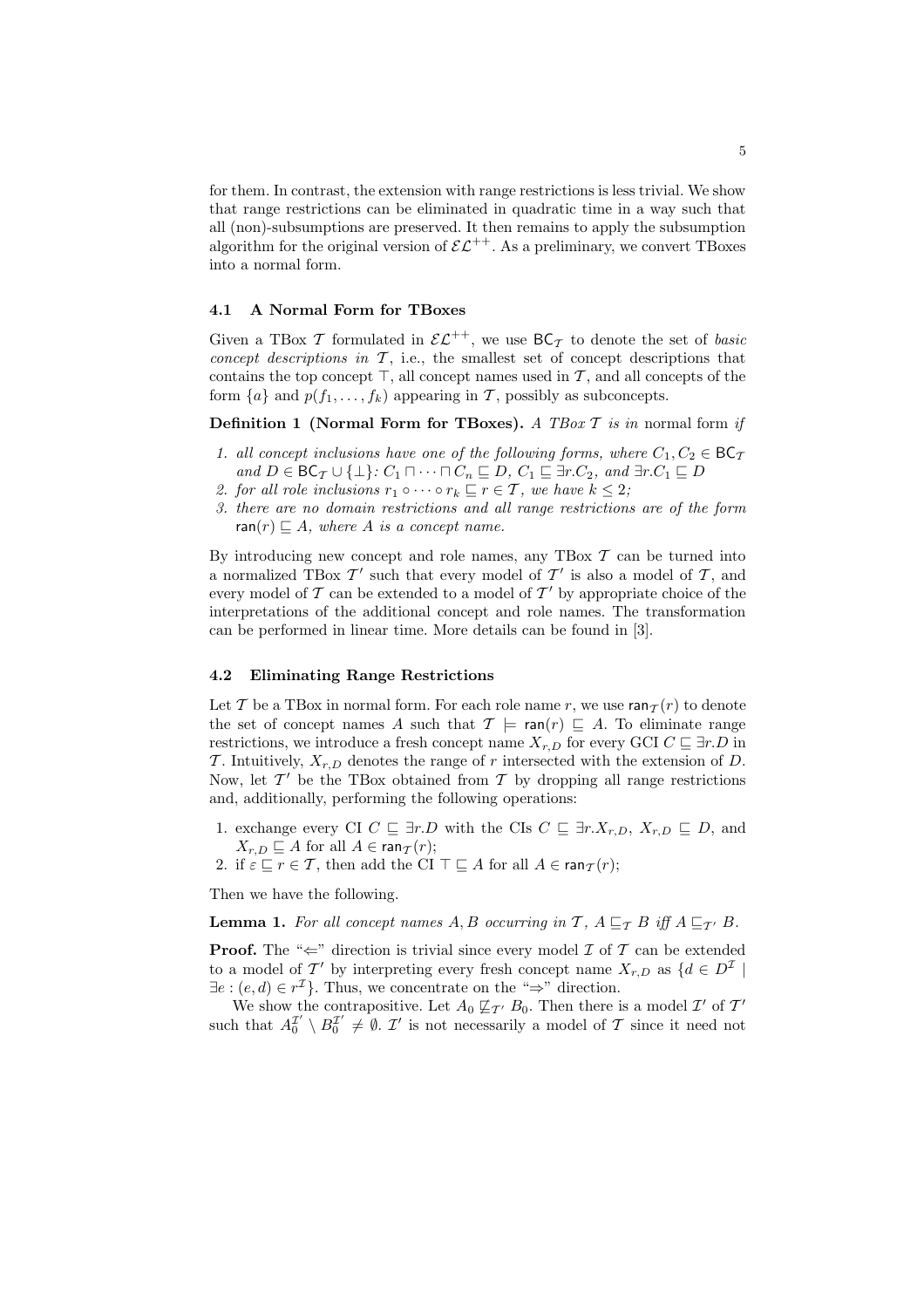satisfy the RRs in T. To fix this problem, we remove r-edges from  $\mathcal{I}'$  that violate the range restrictions. The resulting interpretation turns out to be a model of T. More specifically, convert  $\mathcal{I}'$  into a new interpretation  $\mathcal{I}$  by changing the interpretation of all role names  $r$  as follows:

$$
r^{\mathcal{I}} = \{(d,e) \in r^{\mathcal{I}'} \mid e \in \bigcap_{A \in \text{ran}_{\mathcal{T}}(r)} A^{\mathcal{I}'}\}.
$$

To show that  $\mathcal I$  is a model of  $\mathcal T$ , we only consider those constraints in  $\mathcal T$  that could possibly be influenced by the modification:

- Let  $C \subseteq \exists r.D \in \mathcal{T}$ . Then  $\mathcal{T}'$  contains the CIs  $C \subseteq \exists r.X_{r,D}$  and  $X_{r,D} \subseteq D$ . Let  $d \in C^{\mathcal{I}}$ . Since  $C \in BC_{\mathcal{T}}$ , we get  $d \in C^{\mathcal{I}'} \subseteq (\exists r.X_{r,D})^{\mathcal{I}'}$ . Thus there is an  $e \in \Delta^{\mathcal{I}'}$  with  $(d, e) \in r^{\mathcal{I}'}$  and  $e \in X_{r,D}^{\mathcal{I}'} \subseteq D^{\mathcal{I}'}.$  Since  $D \in BC_{\mathcal{T}}, e \in D^{\mathcal{I}}.$  Since there is a CI  $X_{r,D} \sqsubseteq A$  in T' for all  $A \in \text{ran}_{\mathcal{T}}(r)$ , we have  $e \in A^{\mathcal{T}}$  for all these A. By definition of *I*, this together with  $(d, e) \in r^{\mathcal{I}}$  yields  $(d, e) \in r^{\mathcal{I}}$ . It follows that  $d \in (\exists r.D)^{\mathcal{I}}$  as required.
- Let  $\exists r.C \sqsubseteq D \in \mathcal{T}$ . Then this CI is also in T'. Let  $d \in (\exists r.C)^{\mathcal{I}}$ . Then  $d \in (\exists r.C)^{\overline{\mathcal{I}}'}$  and thus  $d \in D^{\mathcal{I}'} = D^{\mathcal{I}}$ .
- Let  $\varepsilon \subseteq r \in \mathcal{T}$ . Then this constraint is also in  $\mathcal{T}'$ . Let  $d \in \Delta^{\mathcal{I}}$ . Then  $(d, d) \in r^{\mathcal{I}}$ . In  $\mathcal{T}'$ , there is a CI  $\top \sqsubseteq A$  for all  $A \in \text{ran}_{\mathcal{I}}(r)$ . Thus, we have  $d \in A^{\mathcal{I}'}$  for all these A and the definition of  $\mathcal{I}$  yields  $(d, d) \in r^{\mathcal{I}}$ .
- Let  $s \sqsubseteq r \in \mathcal{T}$ . Then this RI is also in  $\mathcal{T}'$  and thus  $s^{\mathcal{T}'} \subseteq r^{\mathcal{T}}$ . Since  $s \sqsubseteq r \in \mathcal{T}$ , we have  $\text{ran}_{\mathcal{T}}(r) \subseteq \text{ran}_{\mathcal{T}}(s)$ . By definition of  $\mathcal{T}$ , this together with  $s^{\mathcal{T}'} \subseteq r^{\mathcal{T}'}$ yields  $s^{\mathcal{I}} \subseteq r^{\mathcal{I}}$ .
- Let  $r_1 \circ r_2$  ⊑  $r \in \mathcal{T}$ . Then this RI is also in  $\mathcal{T}'$ . Let  $(d, d') \in r_1^{\mathcal{T}}$  and  $(d', d'') \in r_2^{\mathcal{I}}$ . Then  $(d, d') \in r_1^{\mathcal{I}'}$  and  $(d', d'') \in r_2^{\mathcal{I}'}$  $\mathcal{I}'_2$ , and thus  $(d, d'') \in r^{\mathcal{I}'}$ . Since  $r_1 \circ r_2 \sqsubseteq r \in \mathcal{T}$ , the syntactic restriction on  $\mathcal{T}$  ensures that  $\text{ran}_{\mathcal{T}}(r) \subseteq$ ran $\tau(r_2)$ . By definition of *I*, this together with  $(d', d'') \in r_2^{\mathcal{I}}$  and  $(d, d'') \in r^{\overline{\mathcal{I}}'}$ implies  $(d, d'') \in r^{\mathcal{I}}$ .
- Let ran(r)  $\subseteq A \in \mathcal{T}$  and  $(d, e) \in r^{\mathcal{I}}$ . By definition of  $\mathcal{I}, e \in A^{\mathcal{I}'} = A^{\mathcal{I}}$ .

Since  $A_0^{\mathcal{I}} = A_0^{\mathcal{I}'}$  and  $B_0^{\mathcal{I}} = B_0^{\mathcal{I}'}$  $\mathcal{I}'$ ,  $\mathcal{I}'$  is thus a countermodel against  $A_0 \sqsubseteq_{\mathcal{T}} B_0$ . ❏

Observe that eliminating range restrictions induces only a quadratic blowup in the size of the original TBox. We expect that, in practical cases, the blowup will actually only be linear.

## 5 More on Range Restrictions and Role Inclusions

We show that dropping the syntactic restriction adopted in  $\mathcal{EL}^{++}$  leads to undecidability of subsumption, even if we allow only the concept constructors of  $\mathcal{EL}$ , i.e., conjunction and existential restriction. If we restrict further by admitting only right identities as role inclusions, subsumption is still at least PSpace-hard. This shows that weakening the restriction by excluding right identities (which play an important role in medical knowledge bases) does not recover polytime reasoning. The PSpace lower bound applies even if a well-known acyclicity condition on role inclusions is adopted.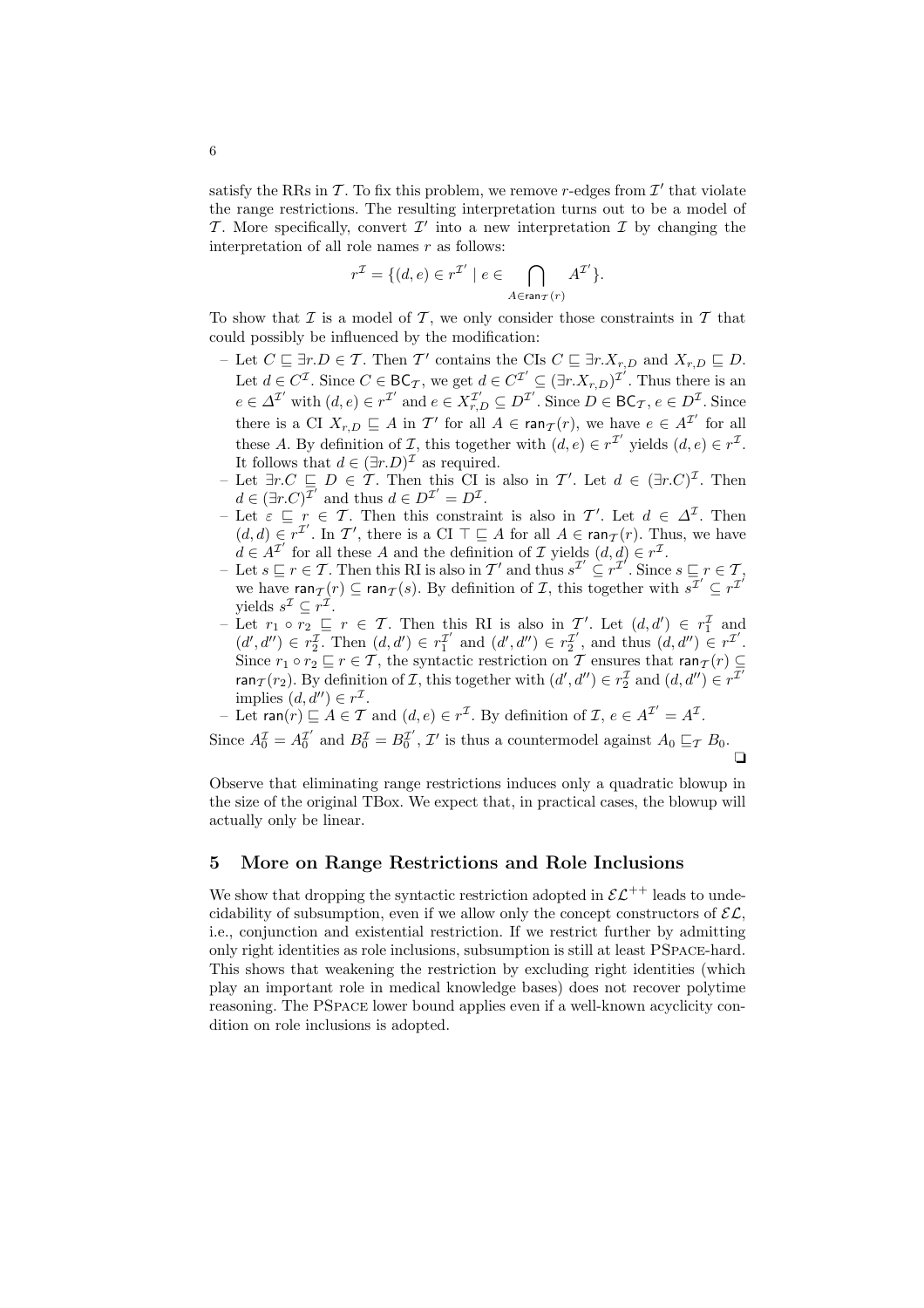#### 5.1 Undecidability

We consider  $\mathcal{EL}$  with RIs and range restrictions as the only constraints in TBoxes (no GCIs!). The proof is by reduction of the emptiness problem of the intersection of two context-free grammars, which is known to be undecidable [14]. Recall that a context free grammar is a tuple  $(\Sigma, N, P, S)$  with  $\Sigma$  a finite alphabet of terminal symbols, N a finite set of non-terminal symbols,  $S \in N$  a start symbol, and  $P \subseteq N \times (\Sigma \cup N)^*$  a finite set of *productions*. We denote the lanuage generated by a grammar  $G$  with  $L(G)$ .

Let  $G = (\Sigma, N, P, S)$  and  $G' = (\Sigma, N', P', S')$  be two context-free grammars. W.l.o.g., we may assume that  $N \cap N' = \emptyset$ . We show how to translate G and G' into a TBox T and concepts C and D such that  $L(G) \cap L(G') = \emptyset$  iff  $C \not\sqsubseteq_T D$ . In the TBox T, we use role names  $r_x$  and  $r'_x$  for every  $x \in \Sigma \cup N \cup N'$  and two concept names A and B. More precisely, we set

$$
C = \prod_{a \in \Sigma} \exists r'_a. \top \text{ and } D = \exists r_S. (A \sqcap B),
$$

and  $T$  contains the following constraints:

- 1. the RR ran $(r'_a) \sqsubseteq \bigcap_{b \in \Sigma} \exists r_b \top$  and ran $(r_a) \sqsubseteq \bigcap_{b \in \Sigma} \exists r_b \top$  for all  $a \in \Sigma$ ;
- 2. the RIs  $r_{x_1} \circ \cdots \circ r_{x_n} \sqsubseteq r_v$  and  $r'_{x_1} \circ r_{x_2} \circ \cdots \circ r_{x_n} \sqsubseteq r_v$  for every production  $v \vdash x_1 \cdots x_n \in P \cup P',$
- 3. the range restrictions  $\text{ran}(r'_S) \sqsubseteq A$  and  $\text{ran}(r'_{S'}) \sqsubseteq B$ .

To understand the construction, let  $d$  be an instance of  $C$  in some model  $\mathcal I$  of  $\mathcal T$ . The definition of C and the RRs in Points 1 ensure that, for every word  $w =$  $a_1 \cdots a_n \in \Sigma^*$ , there is an element  $d_w$  in  $\mathcal I$  reachable along the path  $r'_{a_1} r_{a_2} \cdots r_{a_n}$ from d. The RIs in Point 2 ensure that if  $w \in L(G)$ , then  $(d, d_w) \in r_S^{\prime}$ , and likewise for  $G'$  and  $r'_{S'}$ . We use the role  $r'_{S}$  here instead of  $r_{S}$  to distinguish, at the elements  $d_w$ , incoming role edges that originate in d from edges originating elsewhere. The RIs in Point 3 simply mark those  $d_w$  with  $w \in L(G)$  with A, and those with  $w \in L(G')$  with B. It is now easy to show that  $L(G) \cap L(G') = \emptyset$  iff  $C \nsubseteq_{\mathcal{T}} D$ . We remark that similar reductions have been used in [15, 17, 16].

**Theorem 1.** Subsumption in  $\mathcal{EL}$  extended with role inclusions and range restrictions is undecidable.

In [12], an acyclicity condition on role inclusions is introduced, which is expected to become part of OWL 1.1. It follows from results in [12] that unrestricted  $\mathcal{EL}^{++}$  becomes decidable when this condition is adopted. As shown in the subsequent section, however, acyclicity does not suffice to guarantee tractability.

#### 5.2 PSpace-hardness

We show that even if RIs are restricted to acyclic right identities, subsumption in  $\mathcal{EL}$  with range restrictions is at least PSPACE-hard. Although it is possible to establish the result without any GCIs, we include them to improve readability.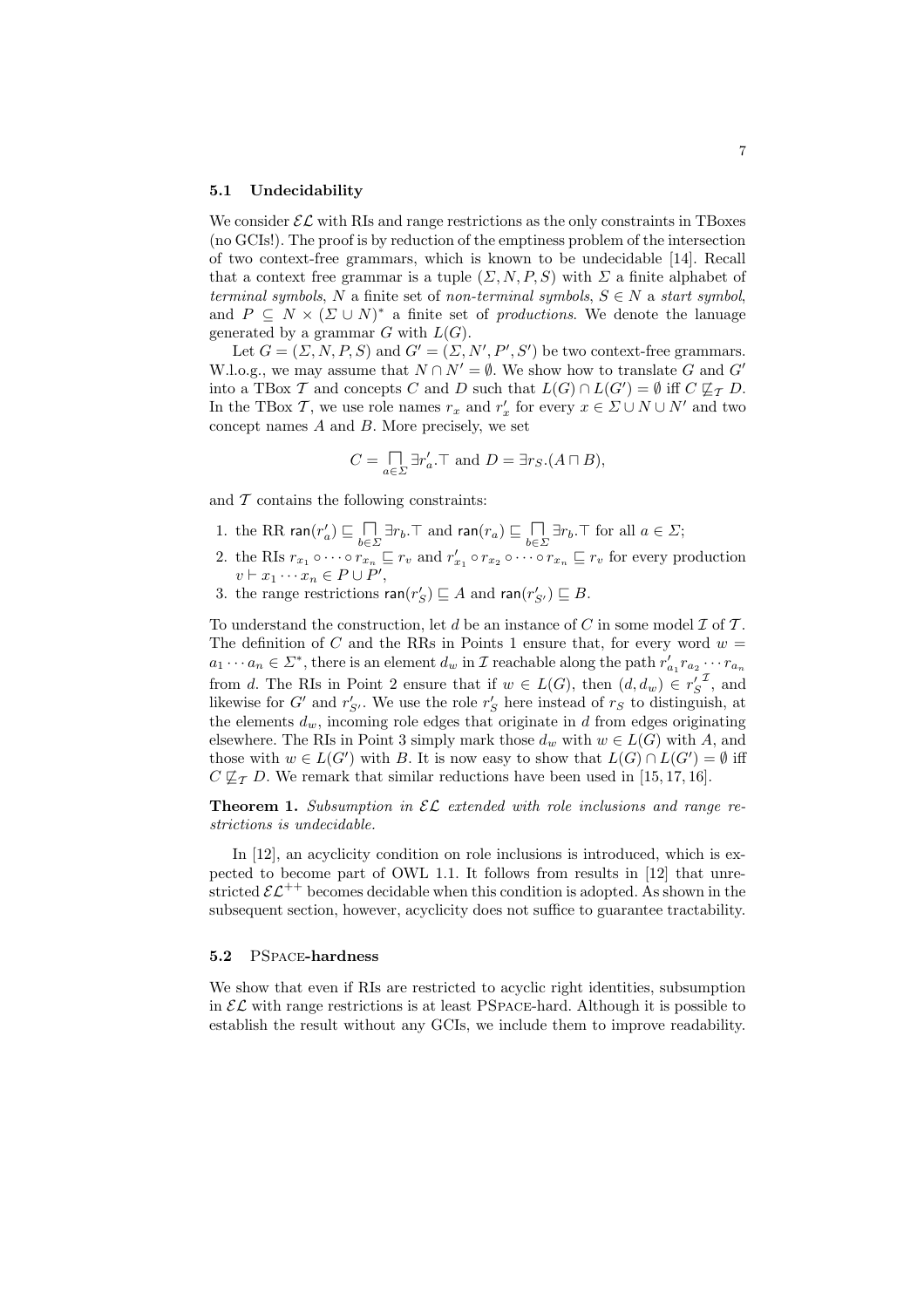The proof uses acyclic role inclusions. It is by reduction of the validity of QBFs, i.e., formulas of the form  $\psi = Q_1 x_1 \cdots Q_n x_n \varphi$  where  $Q_i \in \{\exists, \forall\}$  for  $1 \leq i \leq n$ and  $\varphi$  is a propositional formula. We refer to [18] for a formal definition of QBFs and their validity. Let a QBF  $\psi = Q_1 x_1 \cdots Q_n x_n$ . $\varphi$  be given, with  $\varphi$  in negation normal form. In the following, we assemble a TBox  $\mathcal T$  such that, for certain concept names A and B, we have  $A \sqsubseteq_{\mathcal{T}} B$  iff  $\psi$  is valid.

We start with building up a tree of depth n rooted in A. Roles  $r_1, \ldots, r_n$  are used to connect left successor in the tree, and roles  $\overline{r}_1, \ldots, \overline{r}_n$  for right successors. We use concept names  $L_i$ ,  $1 \leq i \leq n$ , to mark the different levels of the tree:

$$
\begin{array}{l} A \sqsubseteq L_0 \\ L_i \sqsubseteq \exists r_{i+1}.L_{i+1} \sqcap \exists \overline{r}_{i+1}.L_{i+1} \text{ for } 1 \leq i < n \end{array}
$$

Intuitively, nodes in the tree represent partial truth assignments. An incoming  $r_i$  edge means that the variable  $x_i$  is true, and an incoming  $\overline{r}_i$  edge that it is false. We ensure that, once we have decided on the truth value of a variable, we keep it in all descendant nodes. For  $1 \leq i < j \leq n$ :

$$
r_i \circ r_j \sqsubseteq r_i \qquad \qquad \overline{r}_i \circ r_j \sqsubseteq \overline{r}_i
$$
  
\n
$$
r_i \circ \overline{r}_j \sqsubseteq r_i \qquad \qquad \overline{r}_i \circ \overline{r}_j \sqsubseteq \overline{r}_i
$$

Clearly, the leafs of the tree represent all possible (non-partial) truth assignments. For what is to follow, we represent these assignments not only in terms of incoming edges, but also by concept names. We use a concept name  $T_i$  to indicate that  $x_i$  is true, and  $F_i$  for false. For  $1 \leq i \leq n$ :

$$
\mathsf{ran}(r_i) = T_i \qquad \qquad \mathsf{ran}(\overline{r}_i) = F_i
$$

In each leaf, we evaluate the formula. To this end, we introduce a concept name  $A_{\theta}$  for every subformula  $\theta$  of  $\varphi$ . Then put:

$$
L_n \sqcap T_i \sqsubseteq A_{x_i} \text{ for } 1 \leq i \leq n
$$
  
\n
$$
L_n \sqcap F_i \sqsubseteq A_{\neg x_i} \text{ for } 1 \leq i \leq n
$$
  
\n
$$
L_n \sqcap A_{\chi} \sqcap A_{\theta} \sqsubseteq A_{\chi \wedge \theta} \text{ for all subformulas } \chi \wedge \theta \text{ of } \phi
$$
  
\n
$$
L_n \sqcap A_{\chi} \text{ and } L_n \sqcap A_{\theta} \sqsubseteq A_{\chi \vee \theta} \text{ for all subformulas } \chi \vee \theta \text{ of } \phi
$$

To evaluate the OBF  $\psi$ , we proceed from the leafs to the root. Each level corresponds to a quantifier in  $\psi$ , and we distinguish the case of an existential quantifier from that of a universal quantifier:

$$
L_i \sqcap \exists r_{i+1}.B \text{ and } L_i \sqcap \exists \overline{r}_{i+1}.B \sqsubseteq B \text{ for } 0 \le i < n \text{ with } Q_{i+1} = \exists
$$
  

$$
L_i \sqcap \exists r_{i+1}.B \sqcap \exists \overline{r}_{i+1}.B \sqsubseteq B \text{ for } 0 \le i < n \text{ with } Q_{i+1} = \forall
$$
  

$$
L_n \sqcap A_\varphi \sqsubseteq B
$$

It is not hard to check that, as intended,  $\psi$  is valid iff  $A \sqsubseteq_{\mathcal{T}} B$ . It is easily verified that the right identities in the proof are acyclic in the sense of [12].

**Theorem 2.** Subsumption in  $\mathcal{EL}$  extended with range restrictions and acyclic right identities is PSpace-hard.

The best known upper bound for the considered version of  $\mathcal{EL}$  is an EXPTIME one, and it only applies to acyclic right identities [13]. For the cyclic case, even decidability is unknown (when RIs are restricted to right identities).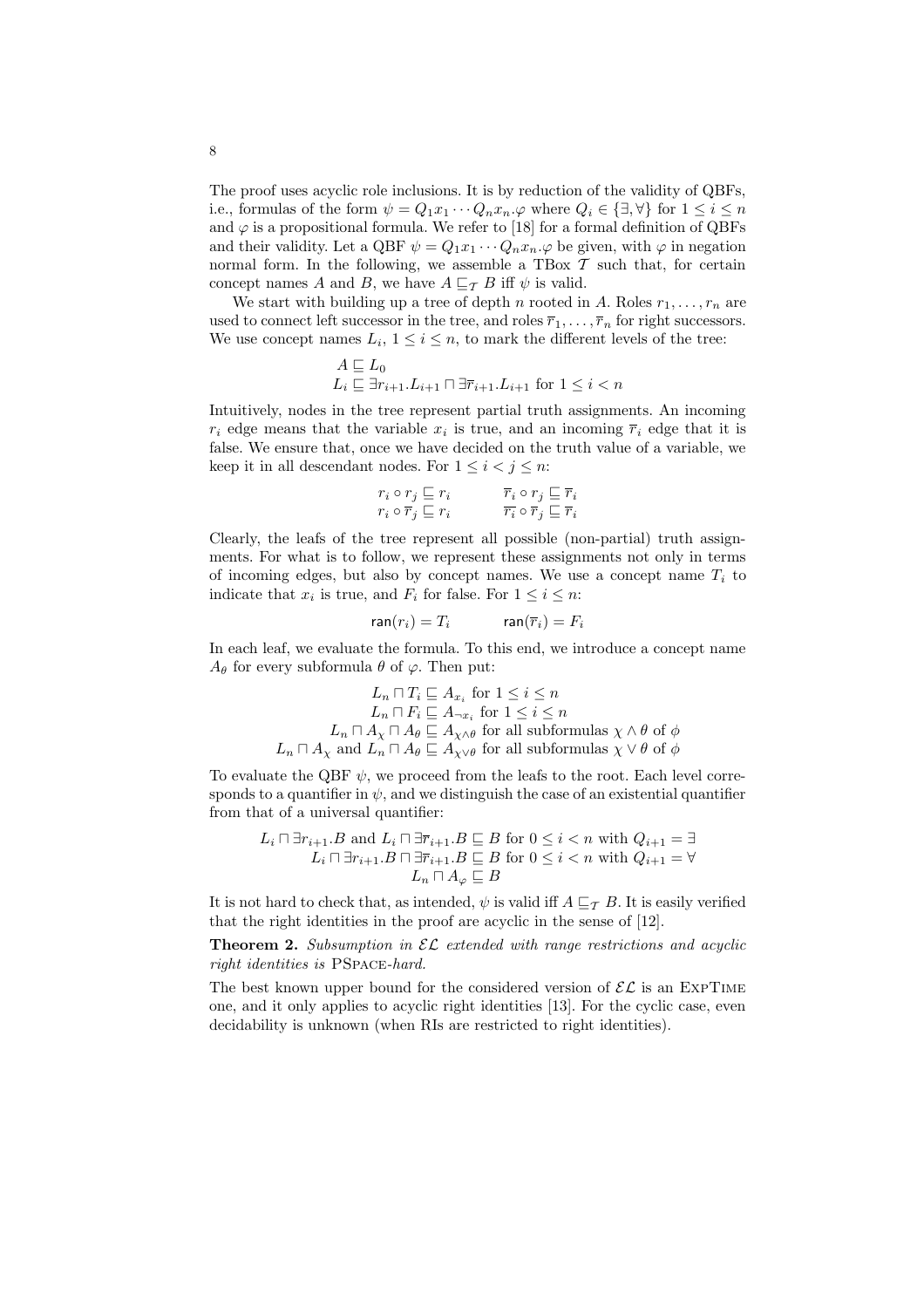## 6 Symmetric and Inverse Roles

 $\mathcal{EL}^{++}$  provides for reflexive and transitive roles, but not for symmetric ones. The purpose of the current section is to explain why this is the case: adding symmetric roles leads to EXPTIME-hardness already for  $\mathcal{EL}$  with GCIs. This result is established in two steps. First, we consider  $\mathcal{ELI}$ , i.e.,  $\mathcal{EL}$  extended with inverse roles which come in the form of existential restrictions  $\exists r^- . C$  interpreted as  $\{d \in \Delta^{\mathcal{I}} \mid \exists e \in C^{\mathcal{I}} : (e, d) \in r^{\mathcal{I}}\}$ . We show that, in  $\mathcal{ELI}$  with GCIs, subsumption is EXPTIME-hard. This fills a gap in [3], where only PSPACE-hardness is established. In a second step, we reduce subsumption in  $\mathcal{ELI}$  with GCIs to subsumption in  $\mathcal{EL}$  with symmetric roles and GCIs.

Because of space limitations, we cannot present the details of the first step and instead refer to the extended version of this paper [4]. The ExpTime-lower bound for  $\mathcal{ELI}$  with GCIs given there is proved by a reduction of the word problem of polynomially space-bounded alternating Turing machines. A corresponding upper bound is derived from the DL  $ALCI$  [10].

**Theorem 3.** In  $\mathcal{ELI}$ , subsumption w.r.t. GCIs is  $\text{EXPTIME-complete.}$ 

Let  $\mathcal{EL}^{\mathsf{sym}}$  be the extension of  $\mathcal{EL}$  with symmetric roles, i.e., there is a countably infinite subset  $\mathsf{N}_{\mathsf{R}}^{\mathsf{sym}} \subseteq \mathsf{N}_{\mathsf{R}}$  such that  $r^{\mathcal{I}} = \{(y,x) \mid (x,y) \in r^{\mathcal{I}}\}$  for all  $r \in \mathsf{N}_{\mathsf{R}}^{\mathsf{sym}}$ . To show EXPTIME-hardness of subsumption in  $\mathcal{EL}^{sym}$  with GCIs, we reduce subsumption in  $\mathcal{ELI}$  with GCIs using a small trick due to Halpern and Moses [11]. Let  $\mathcal T$  be an  $\mathcal E\mathcal L\mathcal I$  TBox containing GCIs as the only kind of constraint and using role names  $r_1, \ldots, r_k$ . We introduce additional role names  $s_1, \ldots, s_k$  and assume that  $r_i, s_i \in \mathsf{N}_\mathsf{R}^{\mathsf{sym}},$  for all  $i \in \{1, \ldots, k\}$ . Then we modify  $\mathcal T$  into a new TBox  $\mathcal T'$ by replacing

- every concept  $\exists r_i.C$  with  $\exists r_i \exists s_i.C$  and
- every concept  $\exists r_i^- . C$  with  $\exists s_i \exists r_i . C$ .

It is not hard to see that for any two concept names A and B, we have  $A \sqsubseteq_{\mathcal{T}} B$  in  $\mathcal{ELI}$  iff  $A \sqsubseteq_{\mathcal{T'}} B$  in  $\mathcal{EL}^{sym}$ . We have thus established EXPTIME-hardness. A corresponding upper bound is obtained from the obvious reduction of subsumption in  $\mathcal{EL}^{sym}$  with GCIs to satisfiability in Converse-PDL [9].

**Theorem 4.** In  $\mathcal{EL}^{sym}$ , subsumption w.r.t. general TBoxes is EXPTIME-complete.

Acknowledgements. We are grateful to Meng Suntisrivaraporn for discussions and suggestions.

## References

- 1. W3C working group on OWL. http://www.w3.org/2007/OWL/wiki/OWL Working Group.
- 2. W3C working group webpage on  $\mathcal{EL}^{++}$ . http://www.w3.org/2007/OWL/wiki/EL.
- 3. F. Baader, S. Brandt, and C. Lutz. Pushing the  $\mathcal{EL}$  envelope. In *Proceedings of* IJCAI'05, pages 364–369. Professional Book Center, 2005.
- 4. F. Baader, S. Brandt, and C. Lutz. Pushing the  $\mathcal{EL}$  envelope further, 2008. Available from http://lat.inf.tu-dresden.de/∼clu/papers/.